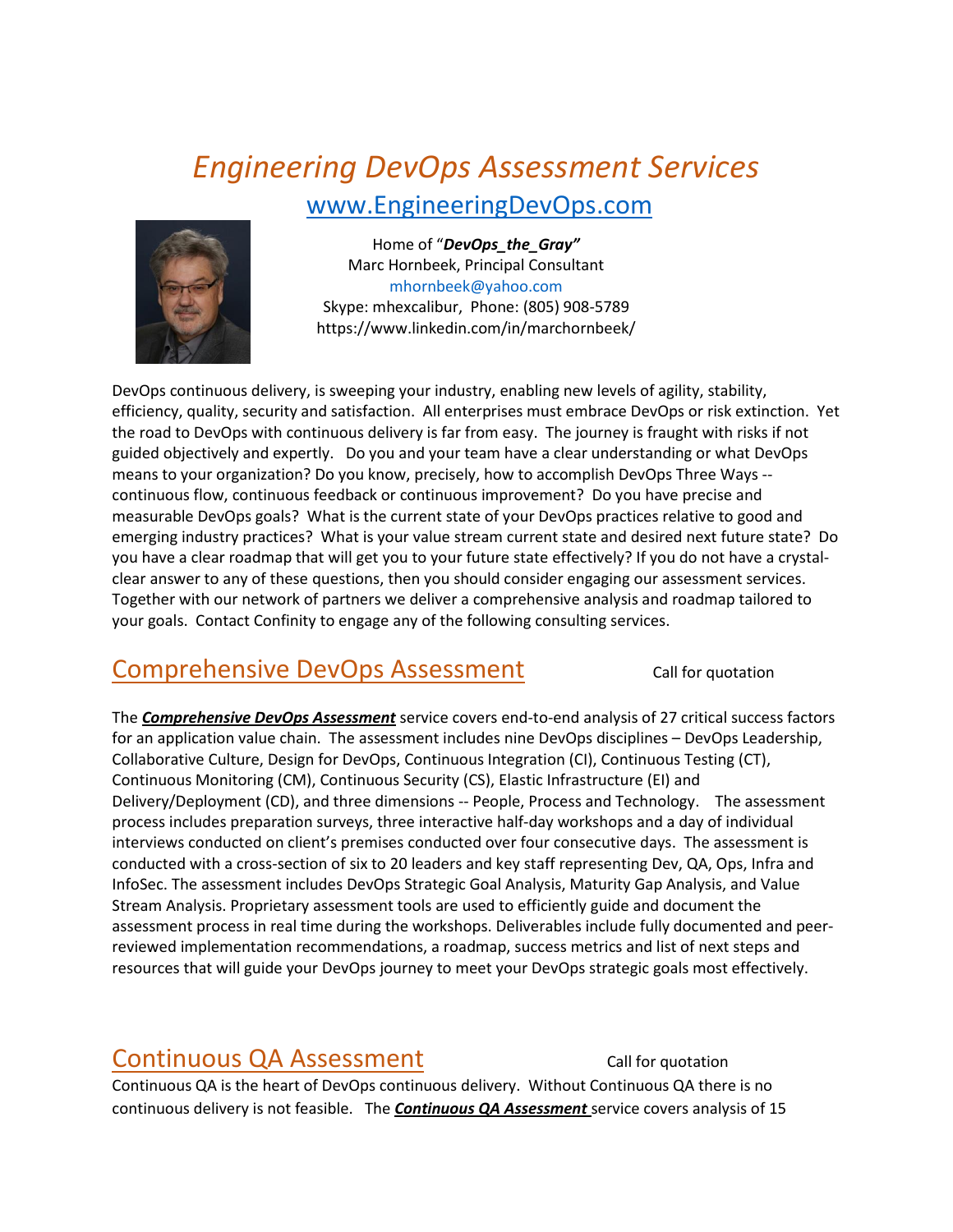categories of continuous QA critical success factors for an application quality value stream. The assessment covers DevOps test culture, Continuous test strategies, End-to-end test integration, DevOps test infrastructures, DevOps test frameworks, DevOps-ready test tools, Test creation, Test Acceleration, Test Analytics, Microservices and Containers, Database DevOps testing, DevOps Security testing, Continuous testing antipatterns, Continuous Test Management and Advanced continuous test topics. The assessment process includes preparation surveys, and four interactive two-hour workshops conducted over two consecutive days conducted on client's premises. The assessment is typically conducted with a cross-section of four to 12 leaders and key staff representing Dev, QA, Ops, Infra and InfoSec. Proprietary assessment tools are used to efficiently guide and document the assessment process in real time during the workshops. Deliverables include fully documented and peer-reviewed implementation recommendations, a roadmap, success metrics and list of next steps and resources that will guide your DevOps Continuous QA journey to meet your DevOps strategic goals most effectively.

#### Continuous Delivery Toolchain Assessment Call for quotation

Continuous Delivery toolchains provide the technology necessary for automation of the DevOps pipeline. Without Continuous QA there is no continuous delivery is not feasible. The *Continuous Delivery Toolchain Assessment* service covers analysis of seven categories of tools that are needed to form an effective toolchain for a value stream. The assessment covers Orchestration/automation frameworks, Design tools, Integration tools, test tools, monitoring/analysis tools, security, delivery/deployment tools and infrastructure tools. The assessment process includes preparation surveys, and four interactive two-hour workshops conducted over two consecutive days conducted on client's premises. The assessment is typically conducted with a cross-section of four to 12 leaders and key staff representing Dev, QA, Ops, Infra and InfoSec. Proprietary assessment tools are used to efficiently guide and document the assessment process in real time during the workshops. Deliverables include fully documented and peer-reviewed implementation recommendations, a roadmap, success metrics and list of next steps and resources that will guide your DevOps Continuous Delivery Toolchain to meet your DevOps strategic goals most effectively.

## Customized DevOps Assessment Call for quotation

The *Customized DevOps Assessment* service allows you to tailor your assessment to match assessment requirements that don't fit the standard offerings. Examples of customizations may include abbreviated or extended workshop formats. Your custom assessment may cover a plurality of applications and pipelines. It may require special venues or specific preferences not addressed by packaged assessment services. It may include non-standard deliverables such as special analysis, benchmarks and reports. Assessments are typically conducted with a cross-section of leaders and key staff representing Dev, QA, Ops, Infra and InfoSec. Proprietary assessment tools are used to efficiently guide and document the assessment process in real time during the workshops. Deliverables typically include fully documented and peer-reviewed implementation recommendations, a roadmap, success metrics and list of next steps and resources that will guide your DevOps transformation to meet your DevOps strategic goals most effectively.